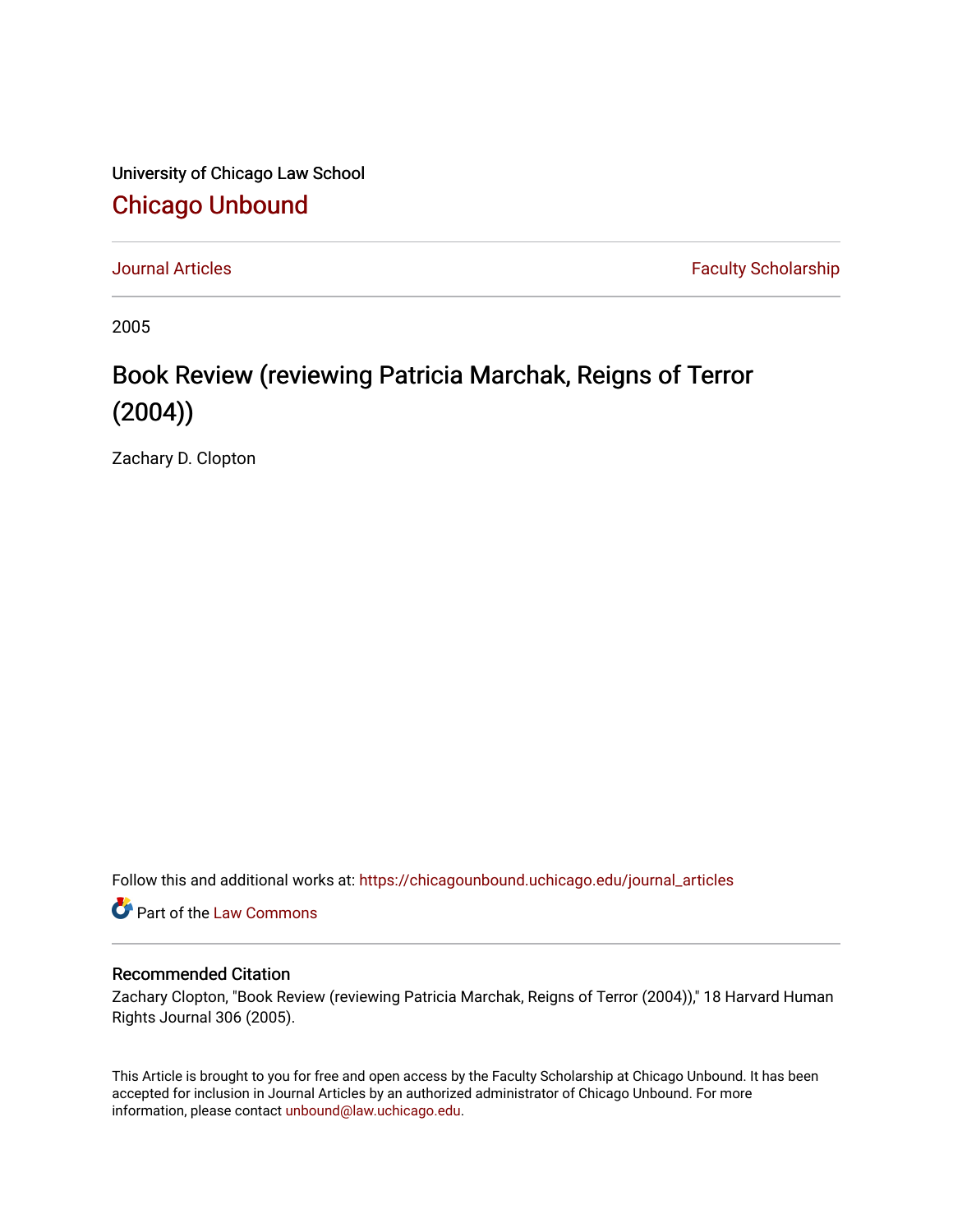with previously unavailable documents about the genocide, Hinton's book provides a personalized, detailed understanding of life under the Khmer Rouge.

Though Hinton presents a compelling set of narratives, his conclusions are not entirely novel. The findings of Stanley Milgrim's obedience experiments, for example, have been applied to acts of genocide numerous times before, as the author does here. The author is careful, however, to seek explanations for genocide beyond the help that Milgram and his obedience experiments offer. As Hinton notes, Milgram himself was taciturn about extending his findings to situations of such vast wrongdoing. Hinton contends that perpetrator motivation largely stems from the movement's creation of a diseased, threatening "other"; from the leadership's ability to funnel social, political, and economic unrest toward their own ends; and from the mounting insecurities and fear induced by the most authoritarian of regimes. None of these are entirely new ideas, and it is when Hinton tries to draw sweeping (and familiar) conclusions that the study starts to falter.

Thus the real power of the book lies in the study of Cambodian social structure, embrace of Buddhism, and familial norms. By grounding his study in the everyday details of Cambodian society, Hinton's ethnography helps us understand the Khmer Rouge genocide from the perspective of those who wielded the knives and guns. Though the horror of genocide can never be excused, it can be understood in more nuanced ways; Hinton makes a very important contribution to developing a holistic understanding of the roots of the genocide in Cambodia.

-Stacy Humes-Schulz

*Reigns of Terror.* By Patricia Marchak. Montreal, Canada: McGill-Queen's University Press, 2003. Pp. 306. \$75.00, cloth.

Genocide is politics by other means. Although Carl von Clausewitz is never mentioned in *Reigns of Terror,* this paraphrase of his famous maxim describes the central tenet of Patricia Marchak's latest book. With exceeding breadth, Marchak analyzes the conditions under which states commit acts of violencein particular, "crimes against humanity"-against their own people. Informing and controlling her theory is a stalwartly Marxian and Weberian view of the institution of the state, which results in an original, albeit not wholly persuasive, analysis of state violence.

*Reigns of Terror* is divided into two parts, offering two organizational approaches to the material. Part One assesses various factors previously raised as causes of state violence, culminating in Marchak's own theory in Chapter Six. Part Two describes and reviews particular cases of crimes against humanity. Those considered are the Ottoman Empire 1915-16 (Armenian genocide); U.S.S.R. 1932-33 (Eastern Ukraine); Nazi Germany 1933-45; Burundi and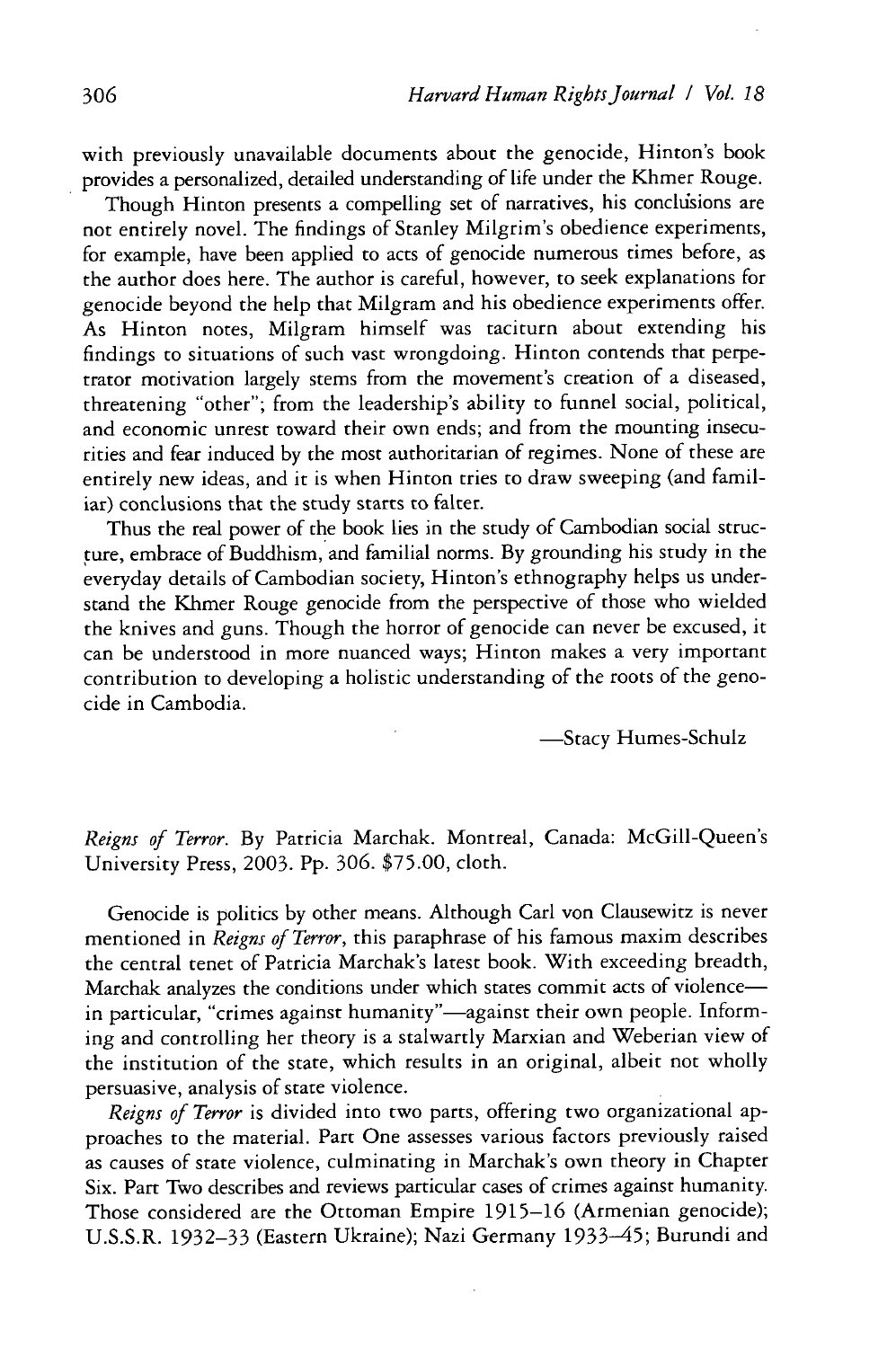Rwanda 1972-95; Chile 1973-88; Cambodia 1975-79; Argentina 1976-83; and Yugoslavia 1990-94. These case studies include information about both the historical background of these episodes and the violent periods themselves. While the summaries are not comprehensive, they provide a good context for a reader who lacks expertise regarding one or more of these cases.

The heart of Marchak's project is her study of state violence theory in Part One. Marchak frames her analysis by the metaphor of the "Janus State." Janus, meaning "opening" or "gate," was a Roman God with two faces. Just as Janus simultaneously looks outside the city and within it, Roman armies marched out to conquer new populations but also recognized a duty to maintain order at home. Marchak is more interested in Janus's inward face and the circumstances under which states use force at home.

Marchak argues that states exist only because they are effective instruments of maintaining extant inequalities and hierarchies within their populations. This purpose underlies all state actions. According to Marchak, crimes against humanity are no different than any other acts of government. When internal or external circumstances (such as severe environmental problems or foreign economic influence) paralyze states, nonviolent governance becomes ineffectual and states turn to violence. Marchak asserts that this phenomenon threatens both old regimes with crumbling legitimacy and new regimes struggling to achieve their purported objectives.

Common theories about why states commit crimes against humanity focus on tensions arising from differences within a population, most notably those related to race, class, culture, and political views. Marchak does nor **dis**miss these differences as irrelevant; however, she is skeptical of the causal link between these differences and violence. In her view, population differences merely present opportunities for state exploitation. In this vein, Marchak maintains that state ideologies can be consciously deployed to harness underlying divisions and breed the conformity necessary to embark on genocidal campaigns. Even though Marchak rejects population differences as the ultimate motivation, she is persuasive in her descriptions of a process through which states can transform ordinary citizens into instruments of violence.

Marchak argues that crimes against humanity are usually based on material concerns. She writes that "an overriding theme in human affairs is greed, which may be entirely personal, or displaced, on behalf of a collectivity." It is the almighty dollar (or mark, peso, or dinar as the case may be) that invigorates states to resort to heinous crimes in defense of the inequalities inherent in their political systems. While the number of pages dedicated to this claim may be few-most of Part One criticizes other theories of state violence-the state's inherent connection to inequality and the material motivation for crimes against humanity represent the intellectual hallmark of *Reigns of Terror.*

Marchak's material theory is intriguing, but the arguments she musters against other theorists are equally damaging to her. Marchak asserts that scholars who concentrate on race or politics as the cause of mass atrocities make